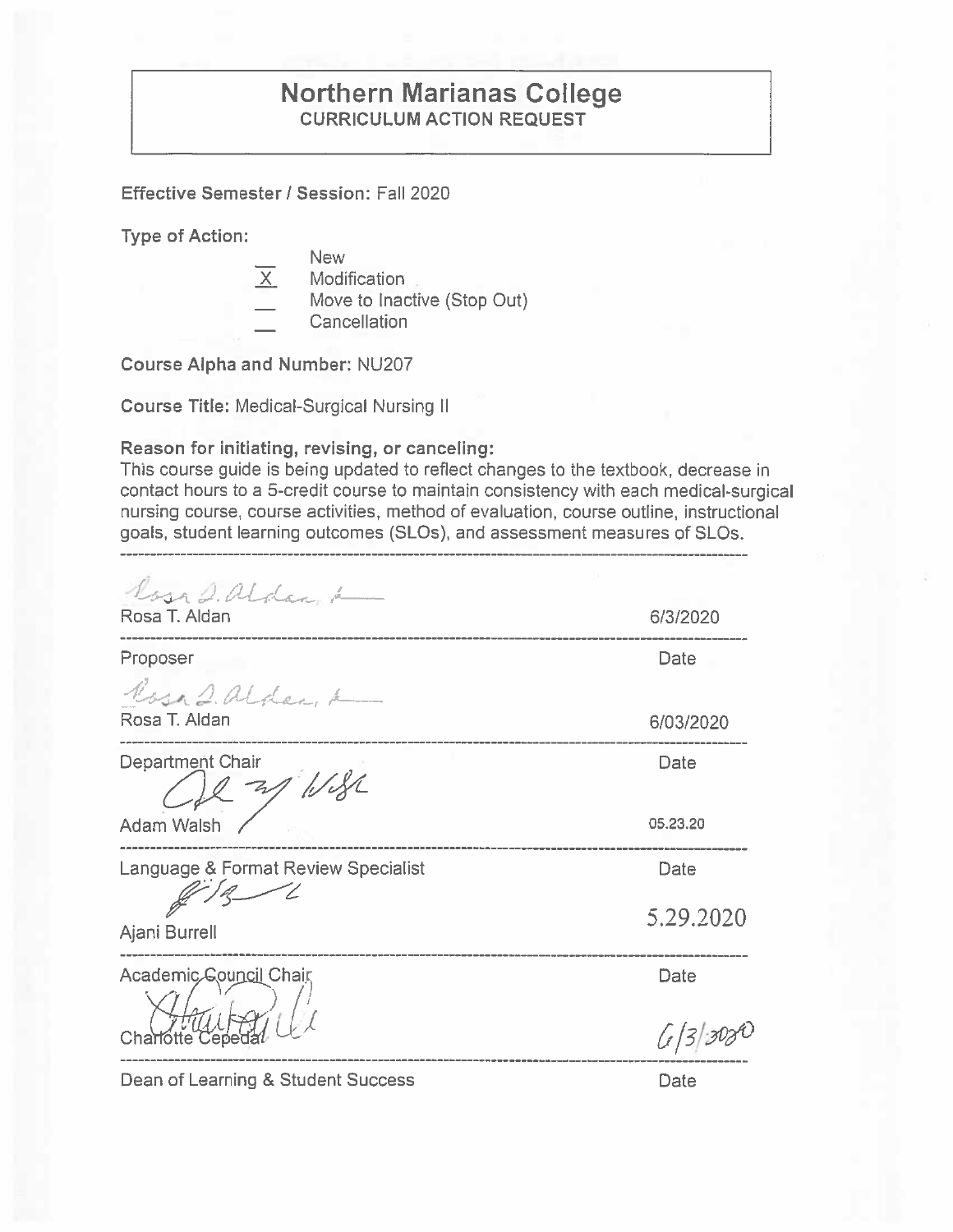Course: NU207 Medical-Surgical Nursing II

## **1. Department**

Nursing

### **2. Purpose**

The purpose of this course is to assist students to integrate facts and principles in the care of the client in relation to biological, cultural, and spiritual functioning of the medical-surgical client, including the client experiencing mental health and/or psychiatric disorders. The use of the nursing process will address the delivery of care on an intermediate nursing level. The target population is students in the third semester of the four-semesters Associate of Science Degree in Nursing (ASN) program in which this course is a requirement. Upon completion of the ASN program and after passing the nursing licensure examination, nursing graduates will be prepared to occupy Registered Nurse (RN) positions in the Commonwealth of the Northern Mariana Islands (CNMI).

## **3. Description**

**A. Required/Recommended Textbook(s) and Related Materials**  Required:

LeMone, P., Burke, K., & Bauldoff, G. (2014). Medical-Surgical Nursing, Critical Reasoning in Patient Care (6<sup>th</sup> ed.) Upper Saddle River, NJ: Pearson Education, Inc.

Townsend, M.C., & Morgan, K.I. {2016). Essentials of Psychiatric Mental Health Nursing (7th ed.). Philadelphia, PA: F.A. David Company.

### Recommended:

- Billings, D. M., & Hensel, D. (2014). Lippincott's Q&A Review for NCLEX-RN (11th ed.). Philadelphia, PA: Wolters Kluwer Health/Lippincott Williams & Wilkins.
- Gulanick, Meg, Myers, J. L. & et al. (2016). Nursing Care Plans: Diagnoses, Interventions, and Outcomes (9<sup>th</sup> ed.). St. Louis, MO: Mosby.
- Irwin, B. J., & Burckhard, J. A. (2015) Kaplan NCLEX-RN Review Book (2015-2016 ed.). New York, NY: Kaplan, Inc.
- Jarvis, C. (2019). Physical Examination & Health Assessment (8<sup>th</sup> ed.). St. Louis, MO: Saunders, Elsevier, Inc.
- Jarvis, C. (2019). Physical Examination & Health Assessment Student Laboratory Manual (8<sup>th</sup> ed.). St. Louis, MO: Saunders, Elsevier, Inc.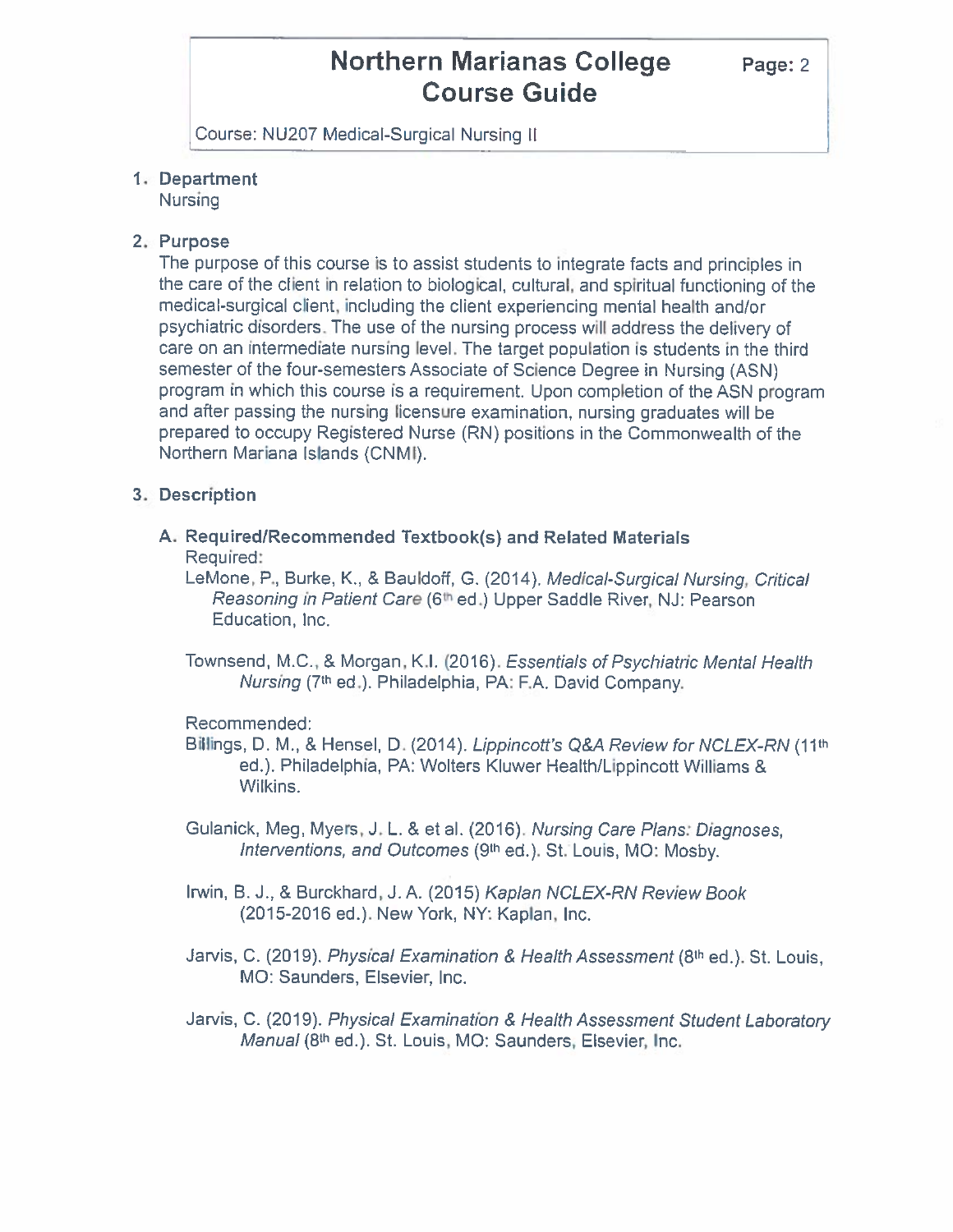Course: NU207 Medical-Surgical Nursing II

- Lynn, P. (2014). Skills Checklists for Taylor's Clinical Nursing Skills (4<sup>th</sup> ed.). Philadelphia, PA: Wolters Kluwer/Lippincott & Wilkins.
- Lynn, P. (2014). Taylor's Clinical Nursing Skills: A Nursing Process Approach (4th ed.). Philadelphia, PA: Wolters Kluwer/Lippincott & Wilkins.

Pagana, K. D., & Pagana, T. J. (2017). Mosby's Manual of Diagnostic and Laboratory Tests (6th ed.). St. Louis, MO: Mosby, Elsevier, Inc.

- Perry, S. E., Hockenberry, M. J., Lowdermilk, D. L., Wilson, 0., Alden, K. R., & Mary C. Cashion, M. C. (2017). Maternal Child Nursing Care, (6<sup>th</sup> ed.). St. Louis, MO: Mosby.
- Silvestri, L.A. (2016}. Saunders's Comprehensive Review for the NCLEX-RN Examination (7th ed.). St. Louis, MO: Saunders/Elsevier, Inc.

Toole, M. T. (2016). Mosby's Dictionary of Medicine, Nursing & Health (10<sup>th</sup> ed.). St. Louis, MO: Mosby.

Vallerand, A. H., Sanoski, C. A. (2018). Davis's Drug Guide for Nurses (161h ed.). Philadelphia, PA: F.A. Davis Company.

#### **B. Contact Hours**

- **1. Lecture:** 2 per week / 30 per semester
- **2. Lab:** Skills Lab/Clinical: 6 per week/ 90 per semester
- **3. Other: N/A**

#### **C. Credits**

- **1. Number:** 5
- **2. Type:** Regular Degree Credit

#### **D. Catalogue Course Description**

This course introduces the theory and clinical concepts of caring for clients throughout their lifespan. This course utilizes the nursing process to assist medical-surgical clients requiring maximal adaptation to meet basic physiological and psychosocial needs. This course provides a brief review of basic client care skills and explores more complex ones. Once these skills are demonstrated satisfactory in lab, the student will be able to apply these skills in the clinical setting. Prerequisites: A "C" grade or higher in NU 107, and NU 203 or approval of the Nursing Department Chair. (Offered Fall)

#### E. **Degree or Certificate Requirements Met by Course**

This course fulfills a requirement for the Associate of Science in Nursing degree.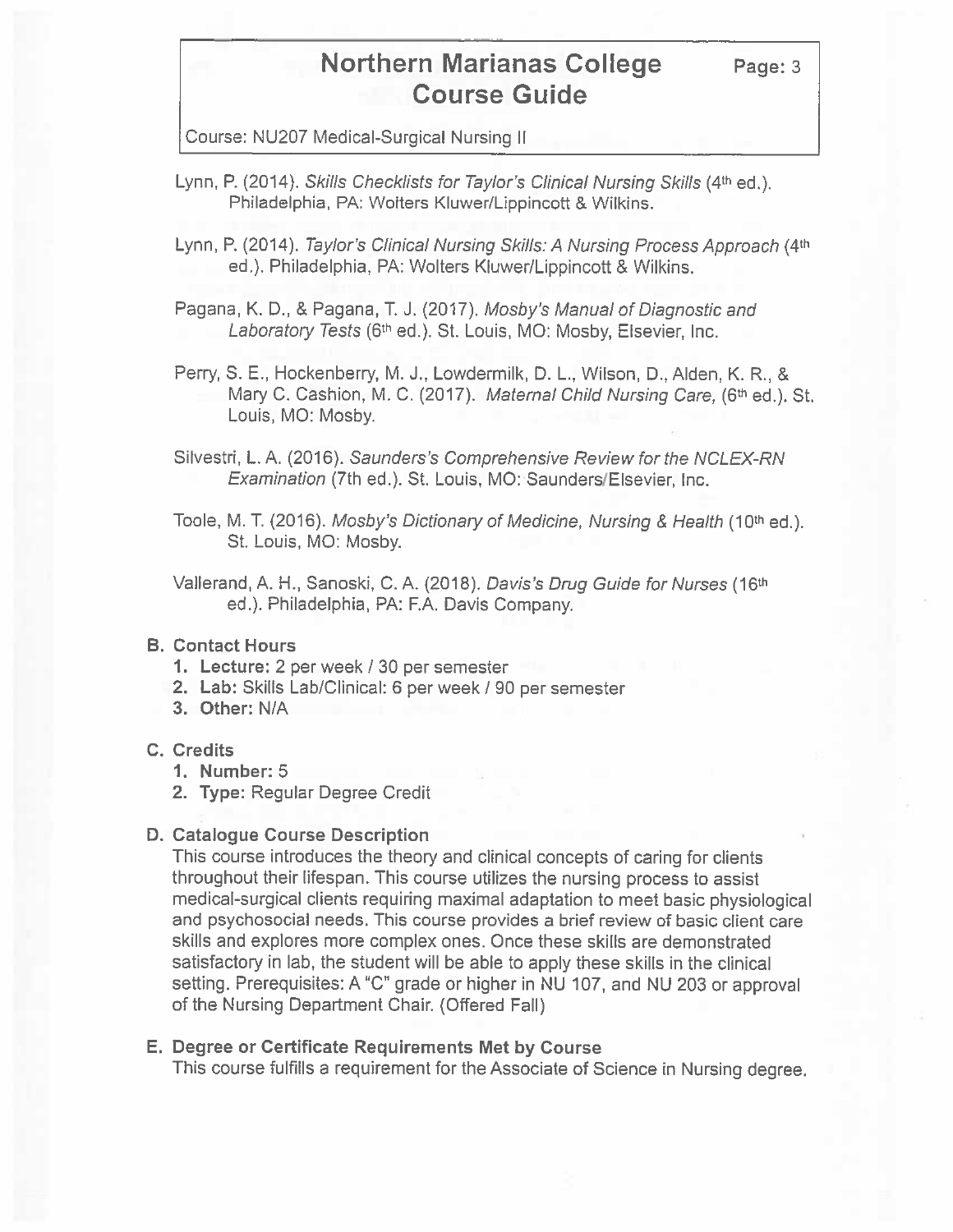**Page:4** 

Course: NU207 Medical-Surgical Nursing II

### **F. Course Activities and Design**

The course activities include lectures, discussions, group activities, computerized learning programs, Internet resources, audiovisual programs, skills practice and return demonstration of skills in skills lab, small-scale simulation lab, written assignments, individual and/or group presentations. Guest speakers will be invited as scheduling permits. The instructor will use relevant clinical examples to illustrate key concepts to facilitate the student's understanding. Case studies will be used to help students apply knowledge and anticipate decisions they will be making in clinical practice. The student will be expected to obtain client information and thoroughly prepare for the clinical experience prior to caring for assigned patient or client. The students will be expected to write Nursing Care Plans (NCP) on clients they are assigned to care for in the clinical setting.

#### **4. Course Prerequisite(s); Concurrent Course Enrollment**

Prerequisites: A "C" grade or higher in NU107 and NU203 or approval from the Nursing Department Chair.

Concurrent Course Enrollment: None

**Required English/Mathematics Proficiency Level(s)**  English Placement Level: EN202 Mathematics Placement Level: MA 161

### **5. Estimated Cost of Course; Instructional Resources Needed**

Cost to the Student: Tuition for a 5-credit course, textbooks, course fee, BLS/CPR fee, student activities fee, physical exam, uniforms, required clinical equipment, and supplies.

Cost to the College: Instructor's salary; mileage reimbursement for full-time instructors during clinical; BLS/CPR certification/renewal fee. Lead Course Instructor - gets 3 credits for coordination and preparation of student's clinical experience. Nursing instructor(s) assigned to supervision of nursing students in the clinical site gets 1 credit per student. Commonwealth Healthcare Corporation (CHCC) policy for instructor to student ratio is 1: 10. Nursing Department has to abide by this policy for patient safety. Patient safety is a priority. Mileage reimbursement for full-time instructors will be given during scheduled clinical days.

Instructional resources needed for this course include: skills lab mannequins, skills lab equipment and supplies, skills videos, TV/TV Screen, CD-ROM, computer software programs, overhead projector, whiteboard and markers. NMC Internet access, copier machine, printer paper. and toner.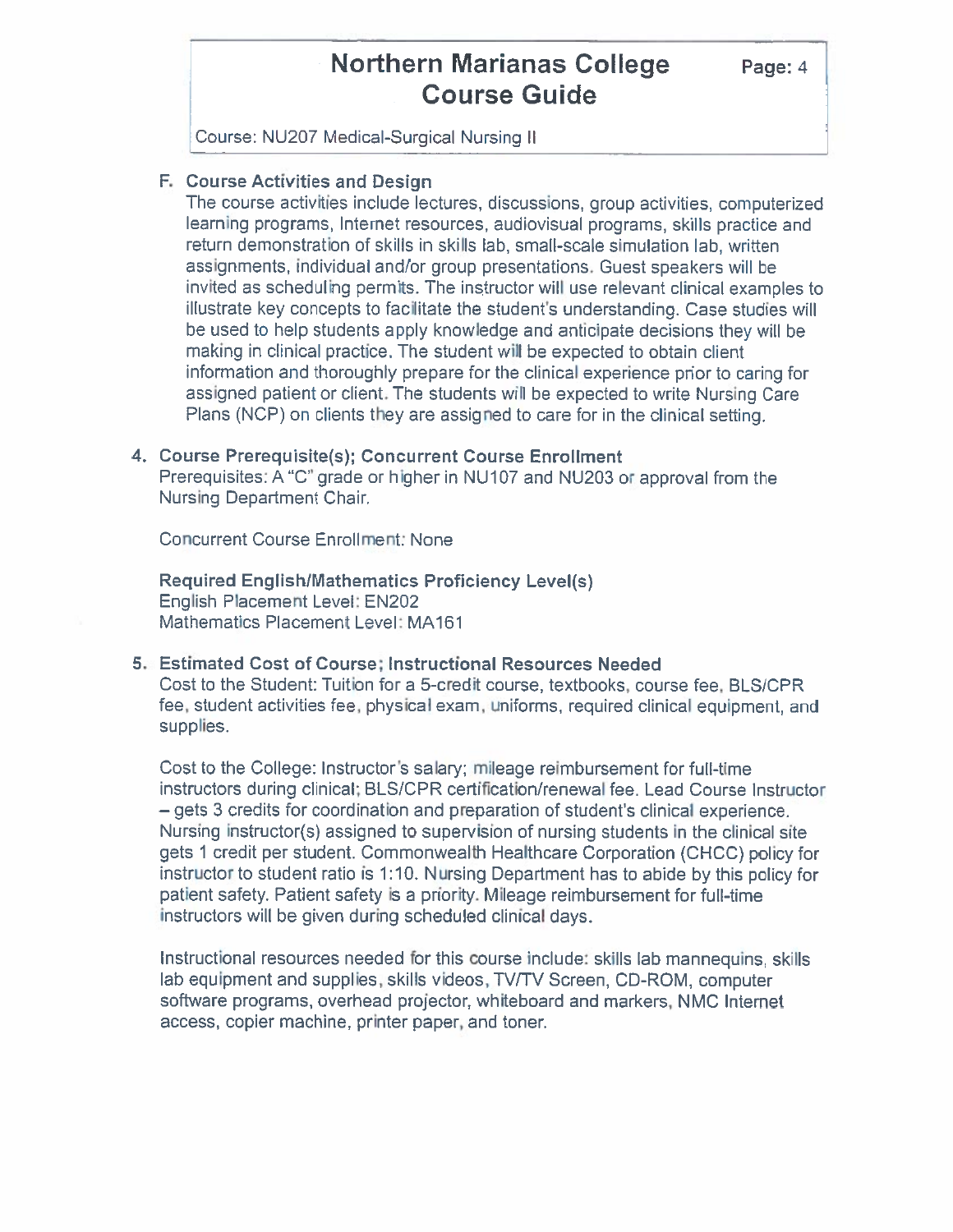Course: NU207 Medical-Surgical Nursing II

#### **6. Method of Evaluation**

Students will be evaluated based on quizzes, unit tests, final exam, written assignments, individual or group presentations, completion of assigned case studies, skills return demonstrations without assistance in skills lab, completion of clinical papers, including written Nursing Care Plan (NCP) on assigned patient or client prior to providing care, and clinical performance evaluation on communication skills, basic patient/client care skills, patient safety, and professionalism.

The Nursing Department utilizes the following grading scale to assign letter grades to grade percentages:

A: 92-100% B: 84-91% C: 75-83% D: 60-74% F: 00-59%

This nursing course has a clinical component. Student grades will also be based on these grade percentages. The student must pass both the clinical and theory with 75% or higher in order to pass the course.

The NMC Nursing Department grading scale and NMC attendance policies will be followed.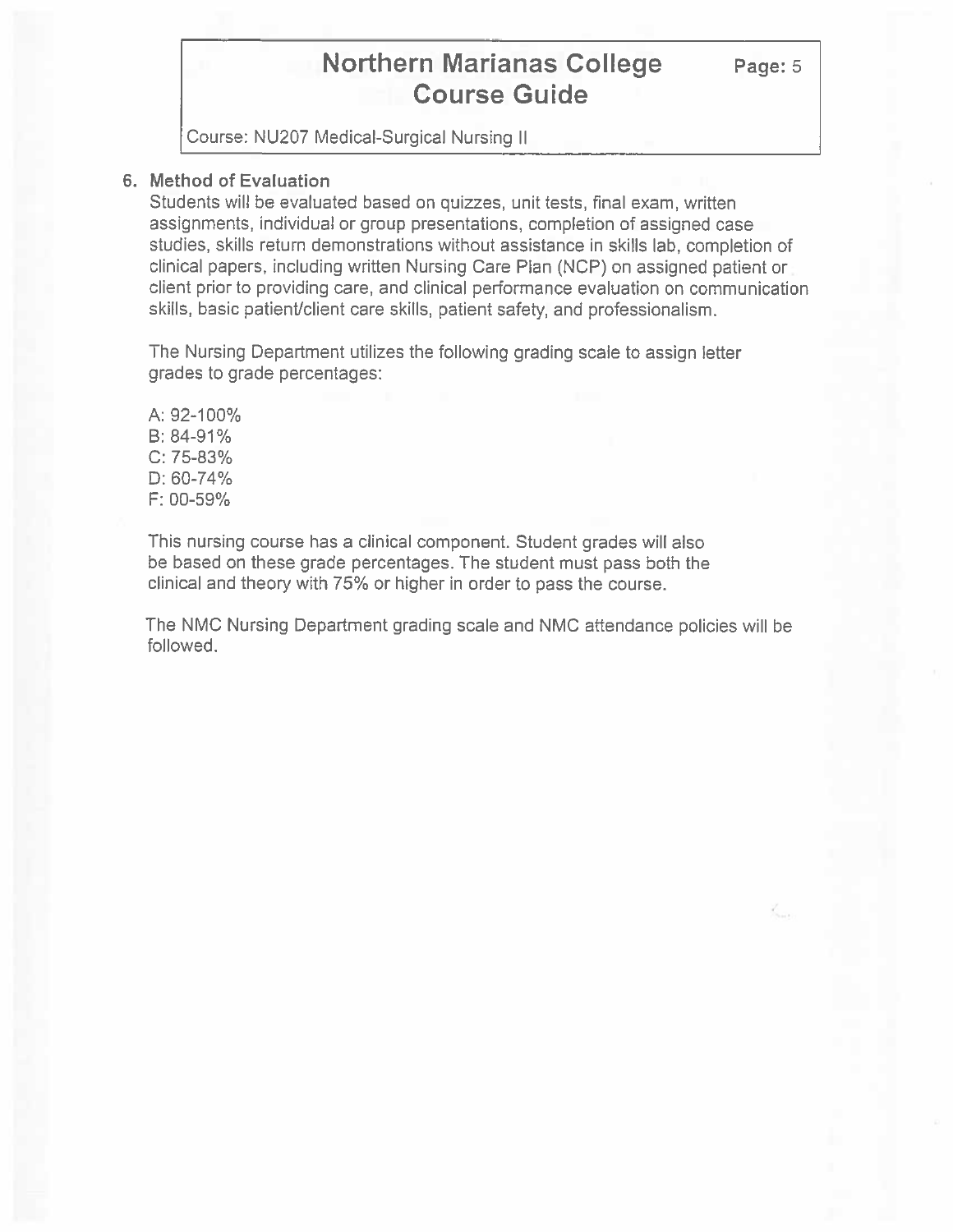Course: NU207 Medical-Surgical Nursing II

### **7. Course Outline**

This is a topical outline and does not necessarily indicate the sequence in which the material will be presented.

- 1.0 Introduction to Psychiatric Mental Health Concepts
- 2.0 Psychiatric Mental Health Nursing Interventions
- 3.0 Care of Clients with Psychiatric Disorders
- 4.0 Psychiatric Mental Health Nursing of Special Populations
- 5.0 Nursing Care of Patients with Cancer
- 6.0 Assessment of the Renal System
- 7.0 Nursing Care of Patients with Urinary Tract Disorders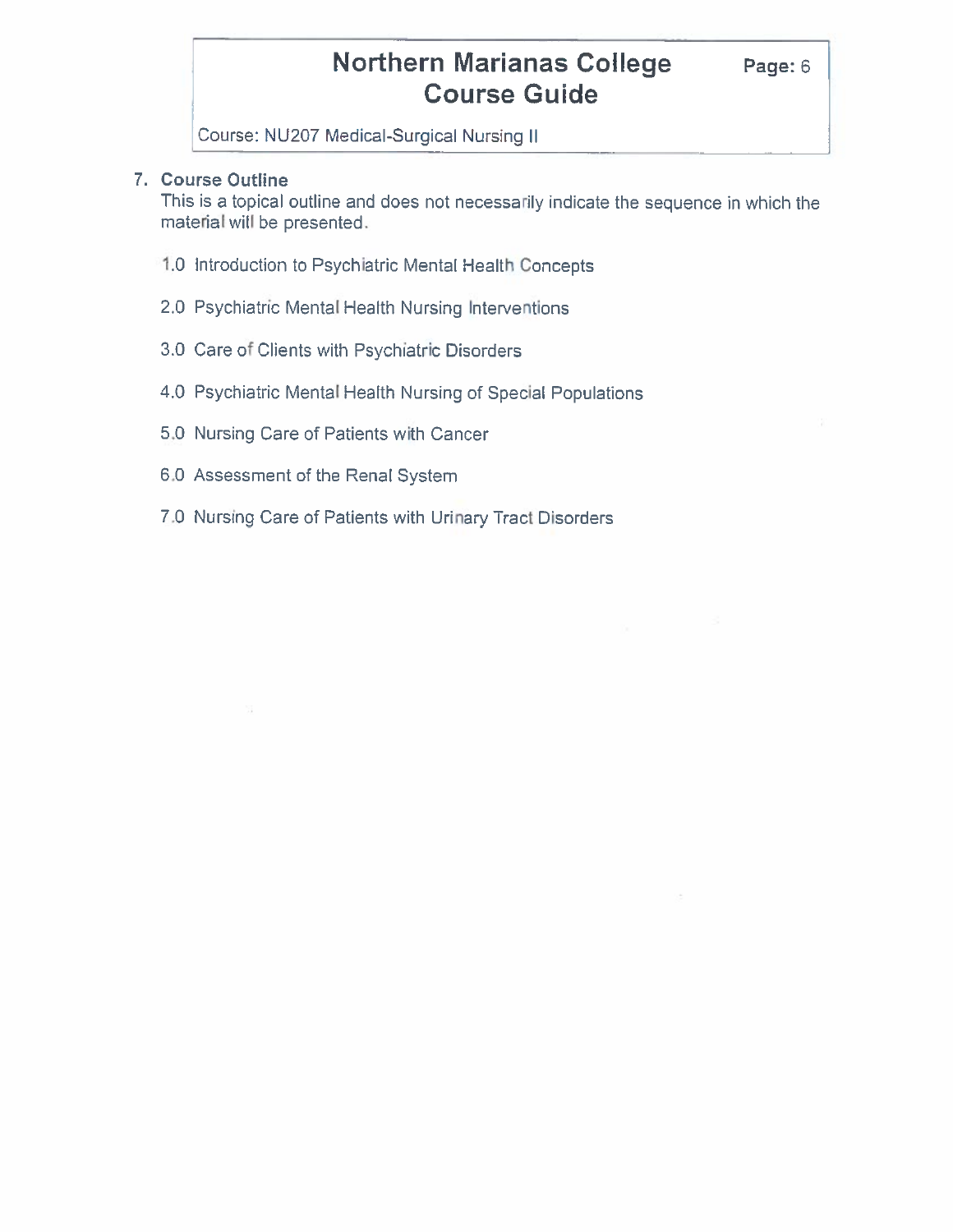**Page:7** 

Course: NU207 Medical-Surgical Nursing II

#### **8. Instructional Goals**

The course will introduce students to:

- 1.0 Mental health and mental illness, the biological implications, ethical and legal issues, psychopharmacology, and cultural and spiritual concepts relevant to psychiatric mental health nursing;
- 2.0 Relationship development and therapeutic communication, the nursing process in psychiatric mental health nursing, milieu therapy, intervention in groups, crisis intervention, the recovery model, and suicide prevention;
- 3.0 Various psychiatric disorders including neurocognitive disorders, substance use and addictive disorders, schizophrenia and other psychotic disorders, depressive disorders, bipolar and related disorders, anxiety, obsessivecompulsive and related disorders, trauma and stress related disorders, somatic symptom and dissociative disorders, issues related to human sexuality and gender dysphoria, eating disorders, and personality disorders;
- 4.0 Psychiatric mental health nursing in special populations that include children and adolescents, the aging individual, survivors of abuse or neglect, community mental health nursing, the bereaved, and military families;
- 5.0 Physical and psychological effects of cancer on the patient and families, the pivotal role of nurses in providing quality patient-centered individualized care for patients with cancer, including the management of cancer-related and treatment-related symptoms;
- 6.0 Assessing the renal system, including the kidneys, ureters, urinary bladder, urethra, and how it plays a critical role in maintaining homeostasis of the body; and
- 7.0 Populations at risk for common urinary tract disorders, the pathophysiology of the disorders, nursing implications of medications and treatments, and invasive and surgical procedures used in treating urinary tract disorders.